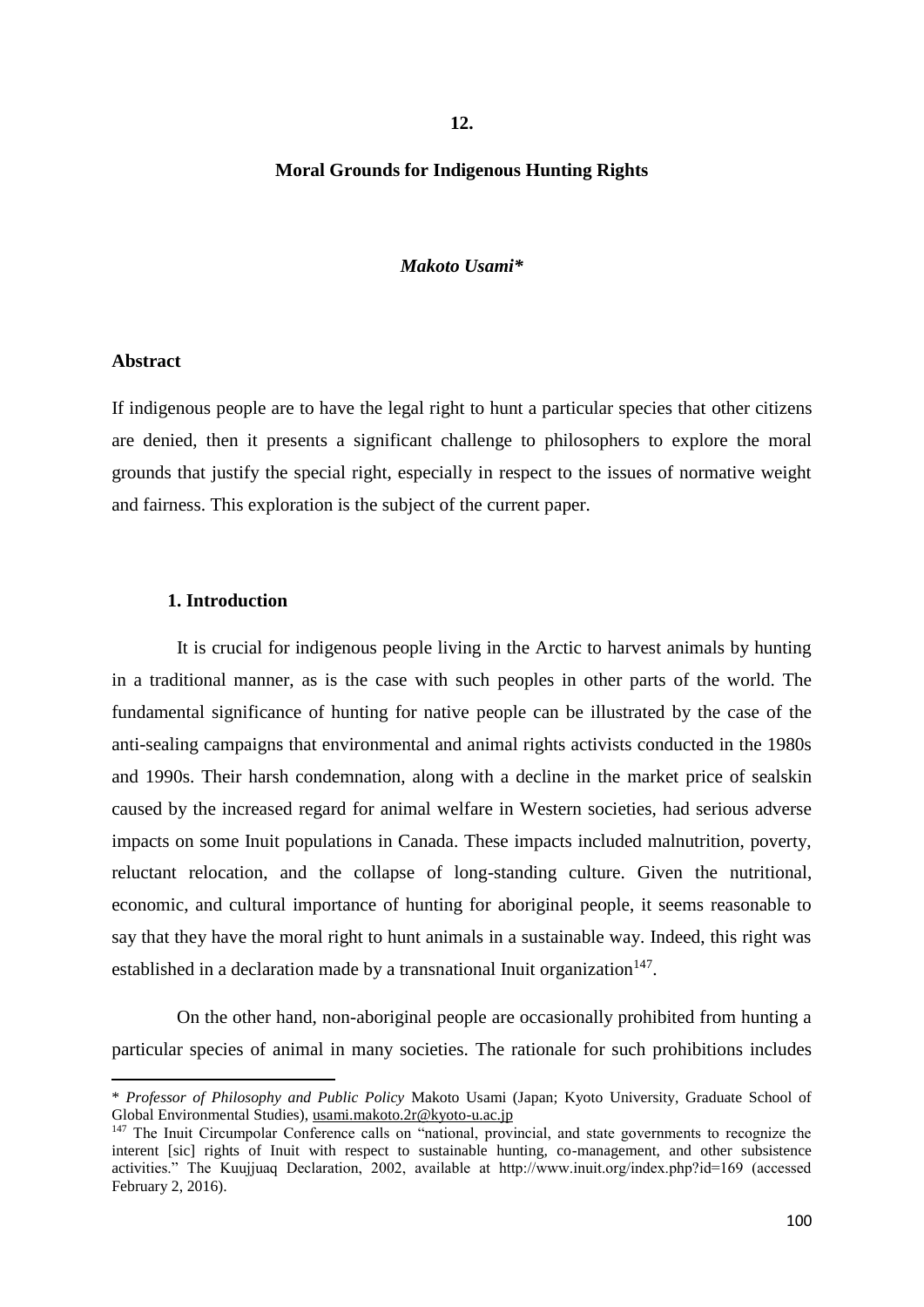the preservation of endangered species, restrictions on human intervention in ecosystem, and the protection of animal welfare. The question then arises: why do aboriginal people, unlike other citizens, have special hunting rights? There are two issues here. The first concerns normative weight: whatever argument justifies restrictions on hunting activities of nonindigenous citizens, the same argument, at least as a prima facie reason, should also apply to indigenous people in order to maintain consistency in moral reasoning. If special native hunting rights are ultimately justified, what is a reason against constraints on indigenous people's hunting, which can override that reason for the constraints? The second issue is that of fairness: how can it be fair to exempt only aboriginal people from legal constraints on hunting activities, which their fellow citizens must obey?

In the last decades, a growing number of legal, moral, and political philosophers have examined the moral foundations of various legal rights and rules governing citizens at large. The legal institutions they have studied include property rights, contractual duties, freedom of speech, and criminal punishment. If indigenous people are to have the legal right to hunt a particular species that other citizens are denied, then it presents a significant challenge to philosophers to explore the moral grounds that justify the special right, especially in respect to the issues of normative weight and fairness. This exploration is the subject of the current paper.

## **2. Cultural Plurality**

Since native peoples have unique cultures, the idea of cultural plurality seems to be a useful point of departure in inquiring into moral justifications for their special hunting rights. The position I term the plurality view maintains that a group of people should be provided the legal right to sustain their cultural practices, even when other groups are banned from doing similar practices, if the right is reasonably expected to enhance the multiplicity and variety of subcultures in a society. To acquire this special legal right, the argument goes, the group must satisfy two conditions. First, the size of their population is a considerably small part of the whole population of the country in which they live. Let us call this the population condition. Second, their cultural practices, which are supposed to be distinct from those of any other groups, have been passed down over hundreds of years. Call this the duration condition. These conditions are met in the case of indigenous peoples' hunting: they constitute a small portion of the entire population, and they have engaged in hunting in a long inherited manner.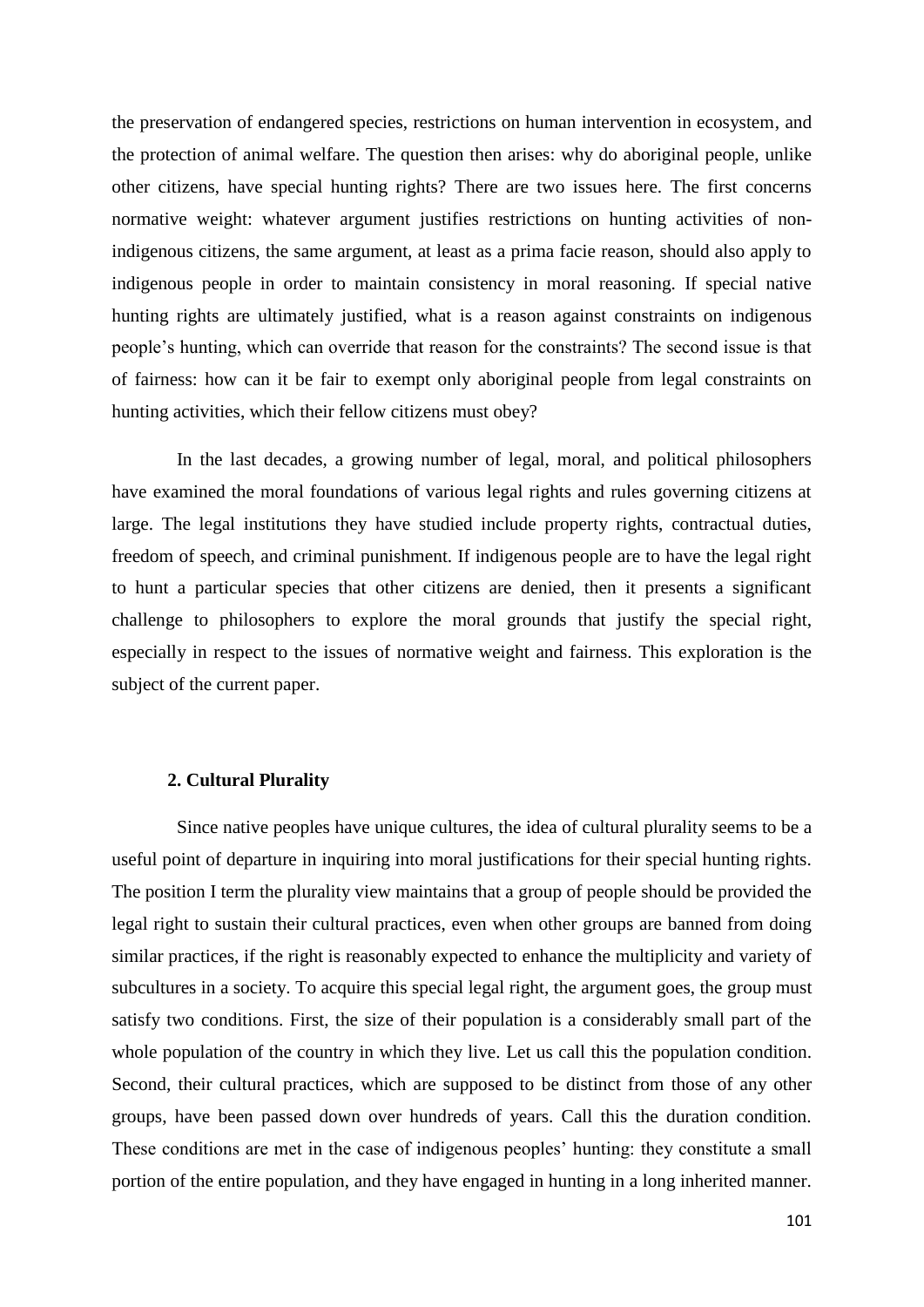The pluralist therefore claims, for example, that Inuit tribes in Canada should be legally allowed to hunt seals even if other citizens are banned from doing so, because this allowance admittedly helps to make Canadian society more multicultural.

The plurality view appears cogent in justifying special aboriginal hunting rights. But this appearance is mistaken. To illustrate how the view can lead to implausible results, consider the case of foxhunting in Britain. British foxhunting dates back to the 16th century in the modern form in which red foxes are tracked, chased, and killed by trained foxhounds and a group of unarmed followers led by the master of the foxhounds on horseback. Having been practiced until quite recently, the sport was closely associated with the social class structure and constituted an important part of rural culture. In recent years, foxhunting was increasingly criticized by the animal welfare activists who objected to the cruelty of dogs chasing and killing foxes. Hunting animals with dogs was eventually banned by law in Scotland in 2002 and in England and Wales in 2004.

Those who practiced foxhunting until the legal prohibition satisfied the population conditions the number of fox hunters was considerably small in the whole population. They also met the duration condition: the sport had been enjoyed for several hundred years. Therefore, the plurality view implies that the fox hunters were morally entitled to play their sport and that recent statutes banning it violated their entitlement. It is noteworthy that the issue here is not whether a blanket legal prohibition of hunting animals with dogs is morally well-founded. The question is: did fox hunters hold the exclusive moral right to hunt foxes with dogs, even if the rest of the population had no right to hunt animals including foxes in such a manner? The positive answer to this question, which the plurality view gives, will strike many people as implausible. This counterintuitive result indicates that the pluralist fails to explain why British fox hunters had no moral privilege of their traditional form of hunting, while Canadian Inuit—and aboriginal peoples in other parts of the world as well—do have such privileges.

#### **3. Disadvantages and Needs**

There are several notable differences between British fox hunters and Canadian Inuit seal hunters, among which the following two are particularly relevant for the purpose of my discussion. First, the former group have enjoyed wealth, political influence, and fame in their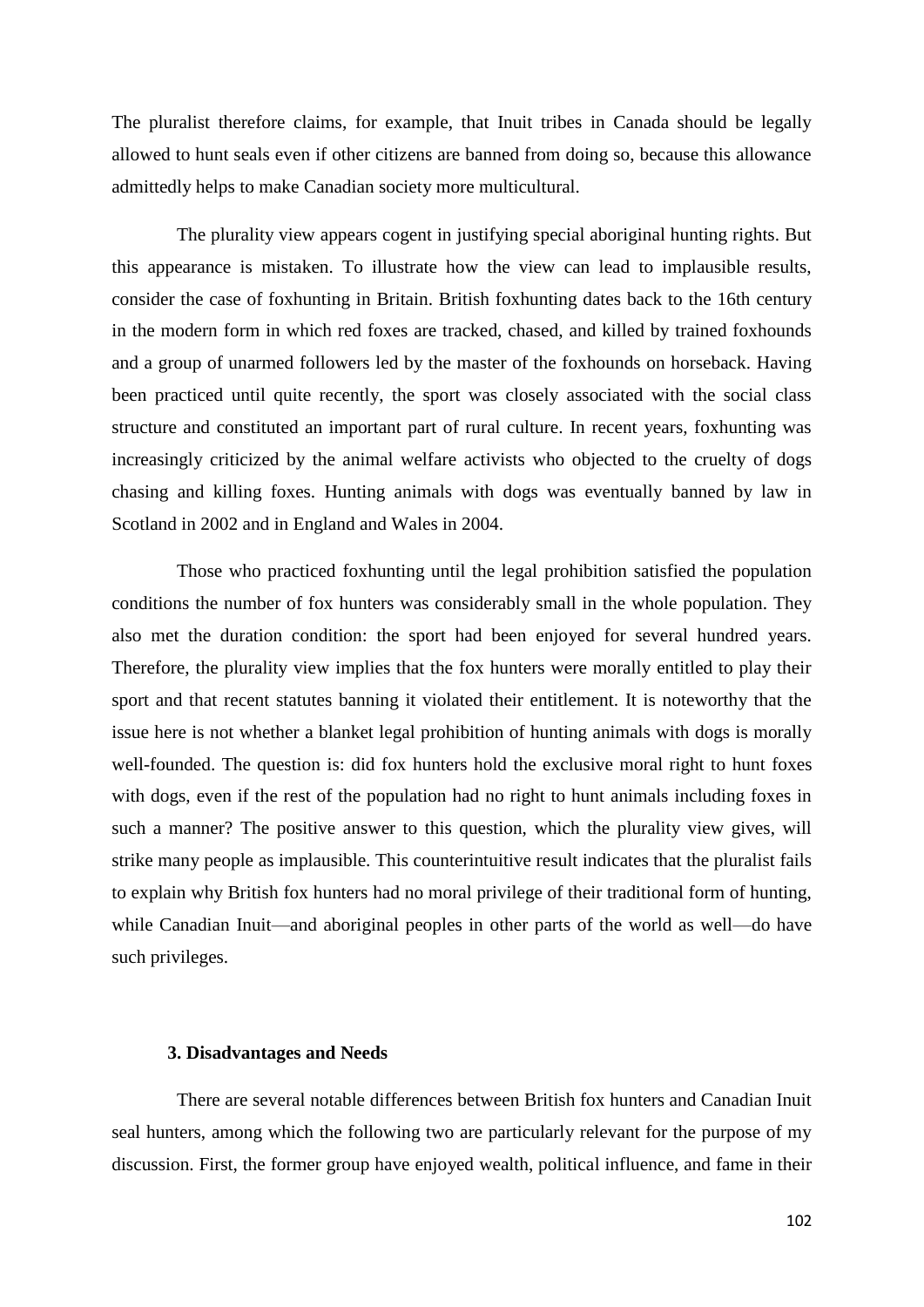local communities and the society more broadly, whereas the latter have long suffered from poverty, political neglect, and stigma. Second, foxhunting was practiced as a luxury sport, while seal hunting is conducted as a way to obtain necessities of life. These differences between fox hunters and seal hunters suggest the idea that the right of aboriginal hunting is grounded in basic human needs, not cultural plurality.

The provision view, as I call it, develops the idea mentioned above by arguing that the disadvantaged should be vouchsafed the special legal right to sustain their social practices if these practices are necessary and effective in fulfilling their basic needs, such as staple foods and daily clothes. This view demands that a group of people fulfill two requirements to gain the right. One is the disadvantage condition, which denotes that the group is relatively disadvantaged in socioeconomic conditions. The other requirement is the needs condition, which means that the group's social practices constitute a way of meeting its basic needs. British fox hunters do not fit the disadvantage condition or the needs condition, whereas Canadian Inuit seal hunters satisfy both. By setting forth the two prerequisites, the provision view appears to supply solid grounds for the privilege of indigenous subsistence hunting, while rejecting that of luxury sport hunting.

Despite its apparent force, it is difficult for the provision view to pertinently draw boundaries of allowable hunting. Consider the case of whaling in Japan. Taiji, a small coastal town isolated by mountains on Honshu Island, has a long history of whaling. Since the early 17th century at the latest, the local people have hunted and eaten whales. A historical background of their traditional whaling is that they had suffered from meager rice crops for hundreds of years. The current inhabitants, who are ethnically not aboriginal but Japanese, are largely disadvantaged in economic conditions, as are many others who live in coastal areas distant from large cities. In 1982, the International Whaling Commission adopted a commercial whaling moratorium, which stipulated that the catch limit of whales for commercial purposes would be zero from the 1985/1986 season onward. In 1988, Japan abandoned commercial whaling practices in accordance with the moratorium. Today some whale hunters in Taiji hunt smaller cetaceans in a traditional manner, and others travel out of the town to work in the projects of scientific whaling that are authorized by the government with special permits.

Suppose that the inhabitants of Taiji, including whale hunters, passed the referendum that all whale meat should be traded and consumed within the town. Do the whale hunters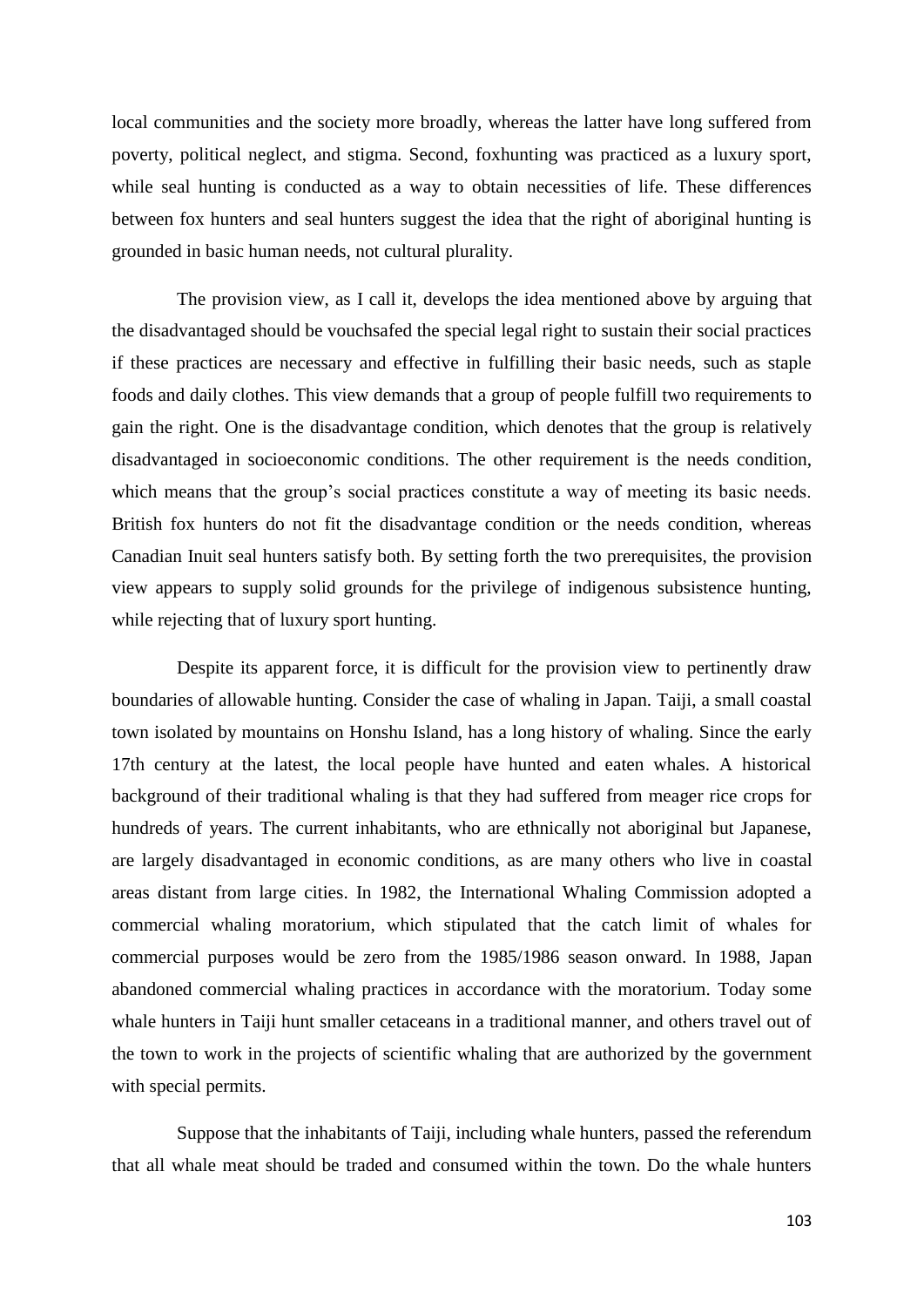then have the moral claim to resume the hunting of large whales to meet the dietary need of the local people?<sup>148</sup> The provision view supports rather than rejects their hypothetical claim to restore whaling because they satisfy both the disadvantage and needs conditions<sup>149</sup>. Many people will think, as I do, that this claim is unfounded even though all hunted meat is locally consumed. The ill-founded result implied by the provision view indicates that the view cannot grasp an important difference between Inuit whaling and Taiji whaling. We need to identify the difference in order to offer a robust moral argument for native hunting rights<sup>150</sup>.

#### **4. Respect for Indigenous Life**

**.** 

I have tried to show that neither the plurality view nor the provision view successfully distinguishes between native hunting and some forms of non-native hunting in the perspective of moral legitimacy. In other words, these views fail to identify the moral values that pertain to the legal right of aboriginal hunting. If I have been correct in assessing the two arguments as untenable, this right requires a third one.

In developing an alternative argument for native hunting entitlements, it is helpful to see how its two rivals suffer from difficulties. What both the plurality view and the provision view miss seems to be the autonomous character of indigenous life. Aboriginal people are not merely *patients* who are isolated and left behind by the majority of the population in each society. They are also *agents* who endeavour to inherit the cultural legacies of their ancestors, to sustain and develop them, and to bequeath them to their descendants, as they are proud of their lineage and language. It is true that they are struggling for survival under severe natural conditions, but they are also striving for dignity against the majority's indifference, prejudice, and discrimination. The plurality view pays attention to neither of these two aspects of

<sup>&</sup>lt;sup>148</sup> It is worth noting here that indigenous people are authorized by the IWC to conduct whaling. The so-called aboriginal subsistence whaling is not subject to the commercial moratorium that the commission issued.

<sup>&</sup>lt;sup>149</sup> Some proponents of the provision view might attempt to differentiate between Inuit whaling and Taiji whaling by referring to the degree of need for hunted animals. The former group of people crucially relies on whale meat for nutrition, while the latter has many other foods than whale meat to eat. Given this difference between the two groups, the proponents could decline the hypothetical right of Taiji whalers if they made the needs condition more stringent by saying that the group's social practices constitute an indispensable way of meeting their nutritional need. The stricter version of the needs condition, however, would deny special hunting rights to some native peoples who have been under the influence of the majority's food culture. Another problem with this version is that it would fail to appreciate the non-nutritional elements of aboriginal life, including clothes, dwellings, and religious ceremonies.

<sup>&</sup>lt;sup>150</sup> The plurality view encounters the same difficulty as the provision view does. Since whale hunters in Taiji meet both the population condition and the duration condition, it does not reject their hypothetical claim to resume whaling.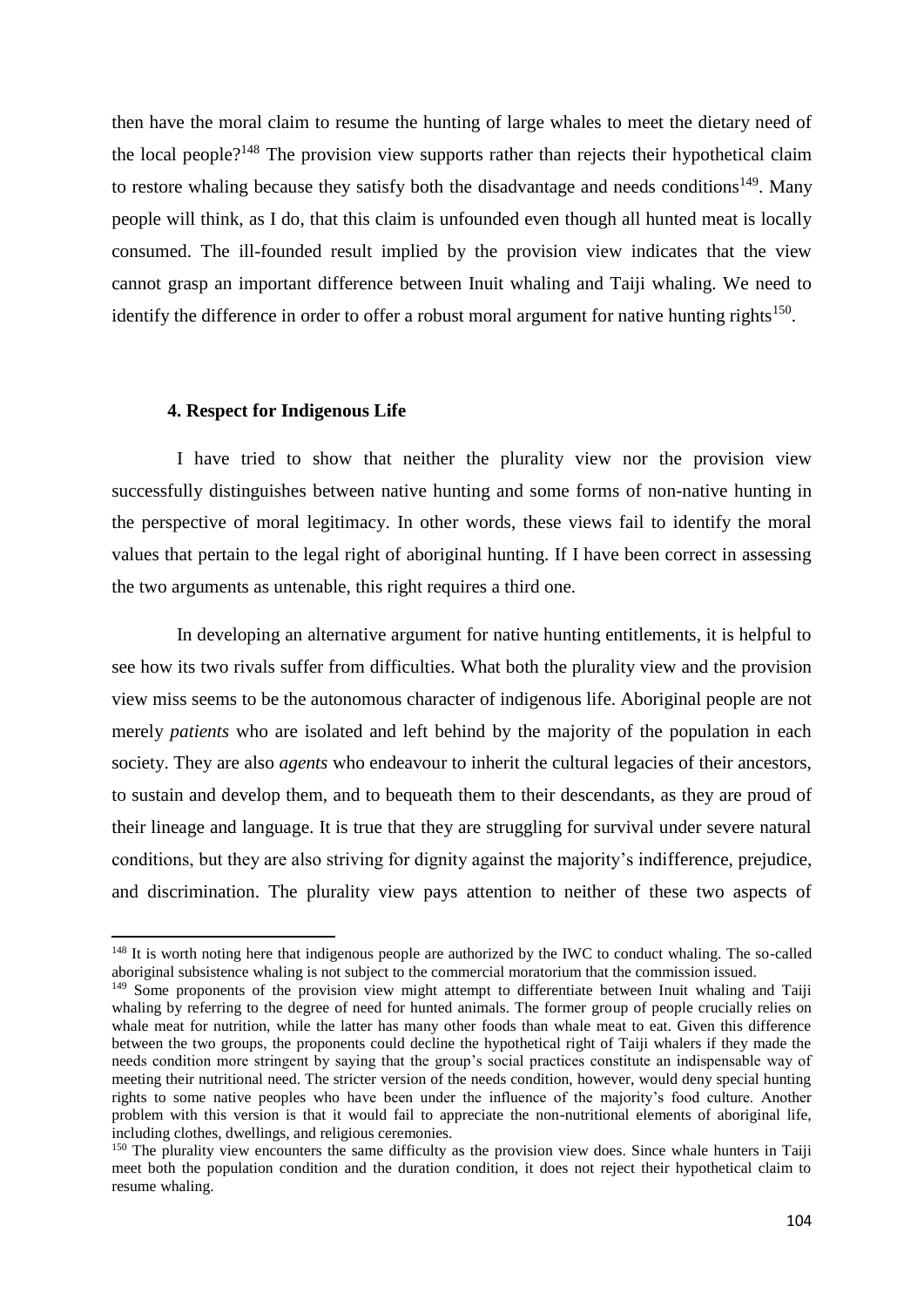aboriginal people; it looks at only their formal characteristics, such as population size and cultural duration. The provision view highlights the patient aspect, while neglecting the agent one. In so doing, it fails to explain a moral value involved in special hunting rights as distinguished from other legal measures intended to protect the interests of native people. For instance, this view will consider granting the Inuit whaling rights as morally equivalent to giving them food stamps for whale meat because these policies equally satisfy their nutritional requirements. The difference that this view finds between the two is economic: the government can save the cost of full-fledged whaling carried out with advanced technology if it allows Inuit tribes to hunt whales by themselves. However, there is indeed a huge moral difference between the two mechanisms, which has to do with the agent aspect of native people. Special hunting rights indicate the public recognition of and respect for the mode of life that they have shaped over many centuries; in contrast, whale meat stamps are simply a tool of food supply to the needy.

Recognizing and respecting aboriginal patterns of life seem to be the key to the question of moral foundations of special hunting rights. To develop this basic idea, I propose the respect view, according to which a group of people should be accorded the legal right to sustain their social practices if the right is reasonably read to convey the society's official recognition of and respect for the group's autonomous way of life on the one hand, and to assist them in satisfying their basic needs by themselves on the other hand<sup>151</sup>. There are two prerequisites for this right. First, the autonomy condition states that the group's social practices compose a significant part of the life mode that they have sustained independently from other groups in the society for a long period of time. Second, the needs condition, which is shared with the provision view, says that the group's practices constitute a way of supplying their basic needs. In virtue of the autonomy condition, the respect view excludes the hypothetical Taiji whaling claim from the realm of protected hunting. This is because the local people have the contemporary Japanese way of life that has been considerably influenced by American culture for several decades, just as those living in other regions do, except for their custom of eating whale meat. The respect view also appreciates the moral value of whaling rights granted to the Inuit as opposed to whale meat stamps given to them.

**.** 

<sup>&</sup>lt;sup>151</sup> The basic argument underlying the respect view is that human life consists of two distinct but interrelated aspects: voluntariness and vulnerability. Legal institutions are required to show respect for citizens' voluntariness and to provide rescue to particularly vulnerable groups. I elsewhere present this argument at some length. E.g., M. Usami, "Justice after catastrophe: Responsibility and security," *Ritsumeikan Studies in Language and Culture*, vol. 26, no. 4, 2015, pp. 222-223.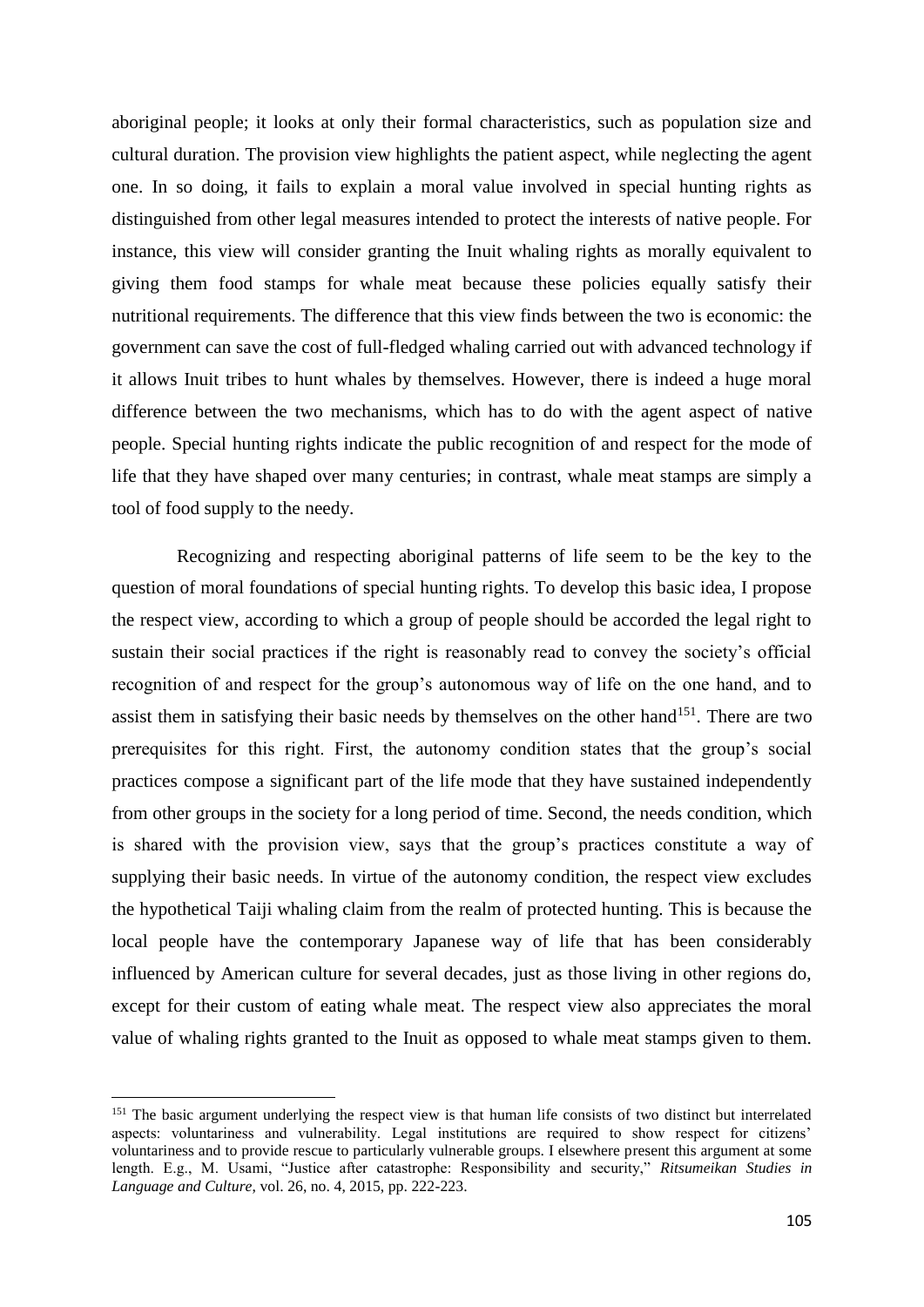Only the former policy makes it possible for indigenous people to meet their dietary need by themselves.

## **5. Conclusion**

In previous sections, I explored moral grounds for exclusive legal hunting rights of indigenous peoples. To begin with, I examined the plurality view, which advances these rights by invoking the idea of multiple and various subcultures in a society. As I showed, this view fails to grasp the realities of aboriginal life because of its formalist approach, which utilizes the group's population size and cultural duration as prerequisites for the special rights. Its failure is exemplified by the fact that it does not differentiate foxhunting played as a sport by the wealthy British from seal hunting carried out for the daily necessity by Inuit populations.

The next target of my investigation was the provision view, which finds raison d'être of special hunting rights in meeting basic needs of the rights-holder group. This view correctly distinguishes between British foxhunting and Inuit sealing by taking a substantive approach that focuses on the socioeconomic (dis)advantages and material needs of a group in question. By centering its attention on human vulnerability and necessity, however, this view misses the agency aspect of native people. Its oversight is evident when it makes no distinction between the case of Taiji people's hypothetical claim of restored whaling and that of Inuit tribe's demand of traditional whaling, in both of which the disadvantaged have hunted and eaten the same species of animal to make their livelihood.

Based on my negative assessment of the plurality view and the provision view, I offered the respect view, which bases hunting rights of aboriginal peoples both on the recognition of and respect for their autonomously shaped mode of life and on the satisfaction of their basic needs. This view denies the supposed foxhunting right by taking the group's needs into account; it also declines the hypothetical claim of Taiji whaling by demanding autonomy of the group. Moreover, it draws a clear line of demarcation between granting native people whaling rights and giving them stamps for whale meat.

I have discussed the exclusive legal right to hunt a particular species that indigenous people have. But the basic line of my argument can be applied to the right to fish and the right to gather plants, if its details are appropriately changed. More generally, I hope that the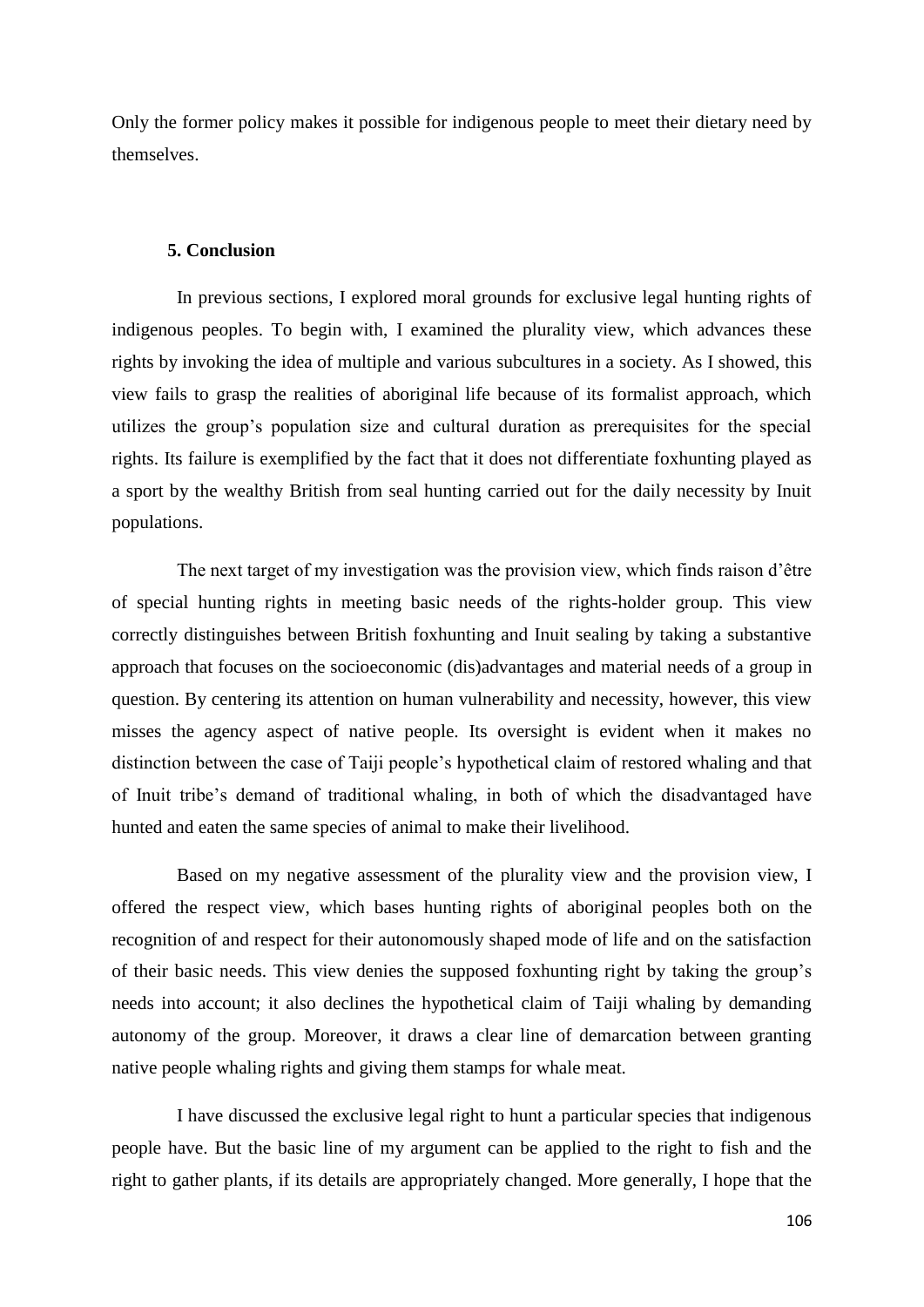point of my discussion has relevance to other adopted or proposed legal rights and rules relating to aboriginal people in various societies, ranging from native language education to parliamentary seat quotas. Special rights granted to indigenous people are worthwhile only when they express the society's recognition of and respect for the mode of life that they have autonomously shaped and sustained on one hand, and empower them to tackle challenges in their realities on the other.

# **Bibliography**

## **Literature**

M. Usami, "Justice after catastrophe: Responsibility and security," *Ritsumeikan Studies in Language and Culture*, vol. 26, no. 4, 2015.